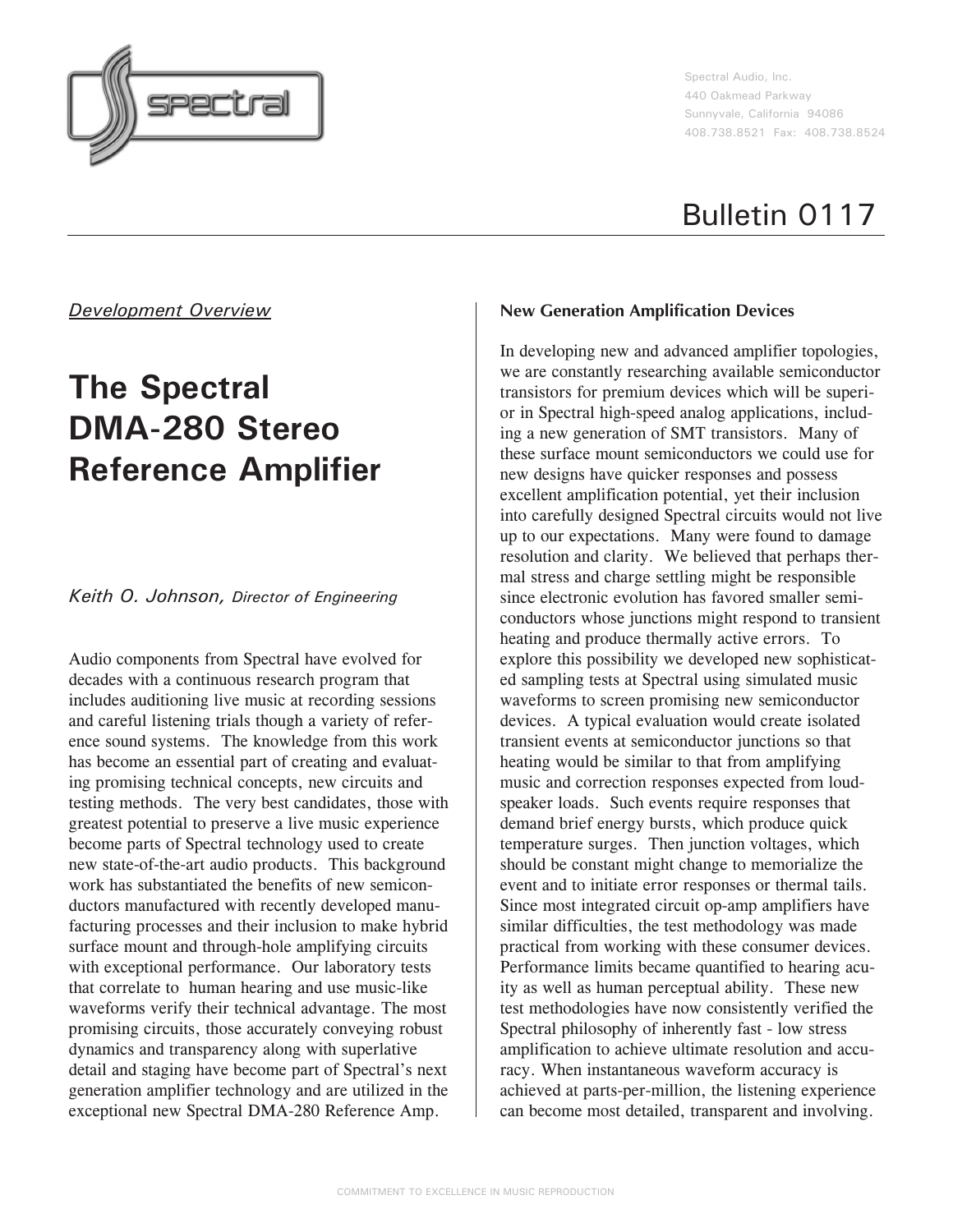Our search for superior amplification devices led us to recent discrete semiconductors intended for premium television and computer displays. Their hefty construction and advanced manufacturing processes create a substantial and very fast device that is free of thermal tail and memorialization of error issues. These new devices can operated over a wide range of voltages and currents while being capable of excellent gain linearity, quickness and ability to amplifiy very high frequencies. The DMA-280 achieves its remarkable clarity and resolution from a combination of these breakthrough performances.

#### **The Remarkable SHHA Driver Technology**

In the course of our amplifier development work many different semiconductor technologies and manufacturing processes have been researched. Most promising were those featuring breakthrough manufacturing processes and computed chip geometries that produced excellent tests from both traditional tone tests and our recently developed music related test methodology. Best examples from this work often spawned unique or new circuits whose design integration required computed "re-designs" that would change many resistors and capacitors in the test amplifier. Each experiment might include new JFET, CMOS or Bipolar devices, but unlike traditional parts swapping, the test platform would be a well thought out optimum design prototype that could be realistically compared to a highly evolved Spectral reference component. The result of this research effort is the Spectral High-speed Hybrid Amplifier driver module, and ideally optimised topology using the finest available transistors from both SMT and traditional leaded components technologies.

In our SHHA driver module, surface mount technologies are essential to fully utilize the new faster devices that have been successfully tested. The SHHA driver module provides greater parts density where needed and its layouts have become more purposeful than our previous drivers. Exemplary staging and quiet amplification are hallmarks of this technology as left and right channels are extremely well isolated and free of interferences. Inherent miniaturization makes room

for more and better support circuits used to regulate the amplifier, its voltages and currents, as well as to cancel magnetic fields and block electrostatic interactions that might propagate from signal, power and speaker cables. All Spectral amplifiers employ similar environmental isolation strategies, but additional fine-tuning from the SHHA surface mount hybrid technology greatly improves this ability. It also provides tight thermal coupling to evenly distribute temperatures allowing higher biasing currents that improve dynamic headroom. The important gain path from microvolt sensitive JFET devices to the powerful compact MOSFET output section is now direct and clean for effortless amplification. All combined, the new hybrid surface mount construction and advanced active devices of the SHHA driver improve accuracy, speed, power capability and provide greater stability margins that are necessary for supporting the DMA-280 'Focused Array' high-speed, high-current output.

#### **Innovative Semiconductors in Gain Stage**

Complimenting the high performance SHHA driver in the DMA-280 is an advanced gain stage which features custom semiconductor technology developed for high-resolution display applications. These new high-speed, high voltage devices are a rarity in an industry increasing focused on low voltage transistors for mobile products. Our experiments with various custom packaging options has resulted in powerful, high-speed devices which exhibit virtually no thermal tail energy storage. To fully exploit these remarkable devices, a new double push-pull, fully balanced gain topology is employed. In this configuration, the custom gain devices deliver nearly twice the speed of previous Spectral gain sections with lower impedance and improved drive matching to the amplifier outputs. With ideal output section drive and slew symmetry from the new gain topology, intrinsic amplifier slew increases to over 650 Vus, our best performance to date. The DMA-280 gain section echoes the advanced SHHA driver stage with extreme fast settling devices for ultra-fast transient resolution with deep dynamic settling capability.